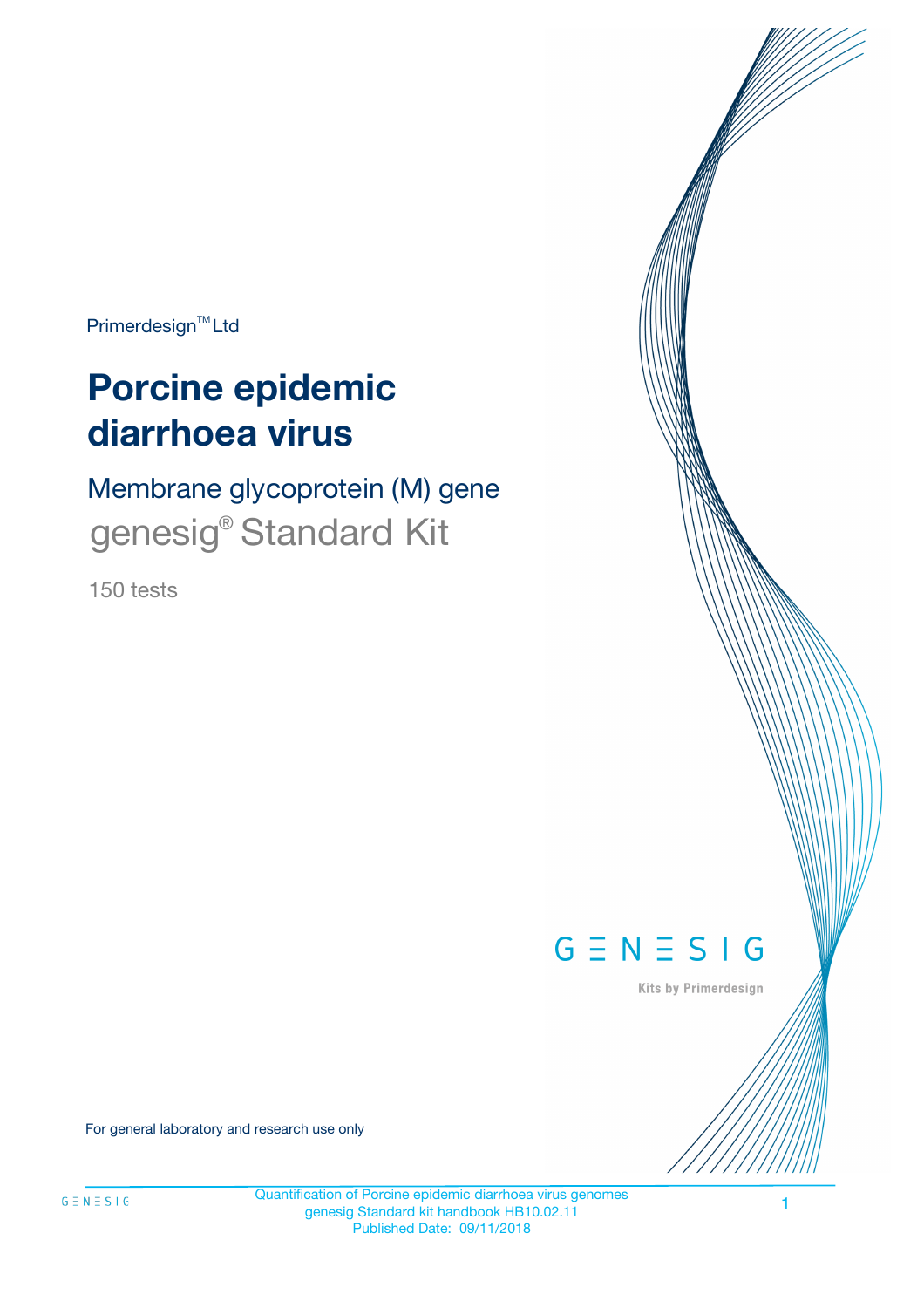# Introduction to Porcine epidemic diarrhoea virus

Porcine epidemic diarrhea virus (PED virus or PEDV) is a coronavirus that infects the cells lining the small intestine of a pig, causing porcine epidemic diarrhoea, a condition of severe diarrhea and dehydration.

Older animals mostly get sick and lose weight after being infected, whereas newborn piglets usually die within five days of contracting the virus. PEDV cannot be transmitted to humans, nor contaminate the human food supply.

First discovered in Europe, PEDV has become increasingly problematic in Asian countries. It has also spread to North America: it was discovered in the United States on May 5, 2013 and in Canada in the winter of 2014.

PEDV has a substantial economic burden given that it is highly infectious, resulting in significant morbidity and mortality in piglets

The sequence of the entire genome (of strain CV777) is 28,033 nucleotides in length, excluding the poly A-tail. Analysis of the nucleotide sequences revealed a small open reading frame (ORF) located near the 5′ end (no 99–137), and two large, slightly overlapping ORFs, ORF1a (nt 297–12650) and ORF1b (nt 12605–20641). The ORF1a and ORF1b sequences overlapped at a potential ribosomal frame shift site.

Comparative amino acid sequence alignments revealed that PEDV is most closely related to human coronavirus (HCoV)-229E and transmissible gastroenteritis virus (TGEV) and less related to murine hepatitis virus (MHV) and infectious bronchitis virus (IBV).

Porcine epidemic diarrhoea is the illness caused by PEDV. The virus damages the villi in the gut thus reducing the absorptive surface, with loss of fluid and dehydration. After introduction of the virus into a susceptible breeding herd, a strong immunity develops over two to three weeks. The colostral immunity then protects the piglets.

Acute outbreaks of diarrhoea occur when the virus is first introduced into a susceptible population. In such cases all sows may be affected, showing a mild to very watery diarrhoea. The incubation period is approximately 2 days and diarrhoea lasts for 7 to 14 days. In sucking pigs the disease can be mild or severe with mortalities up to 40%.

This is based on the history, clinical signs and examination of faeces samples for evidence of porcine epidemic diarrhoea virus by ELISA tests, Real-Time PCR or electron microscopy. Real-Time PCR is the fastest and most accurate method of testing. Post-mortem examination of dead pigs and laboratory tests on the small intestine may be necessary to confirm the diagnosis.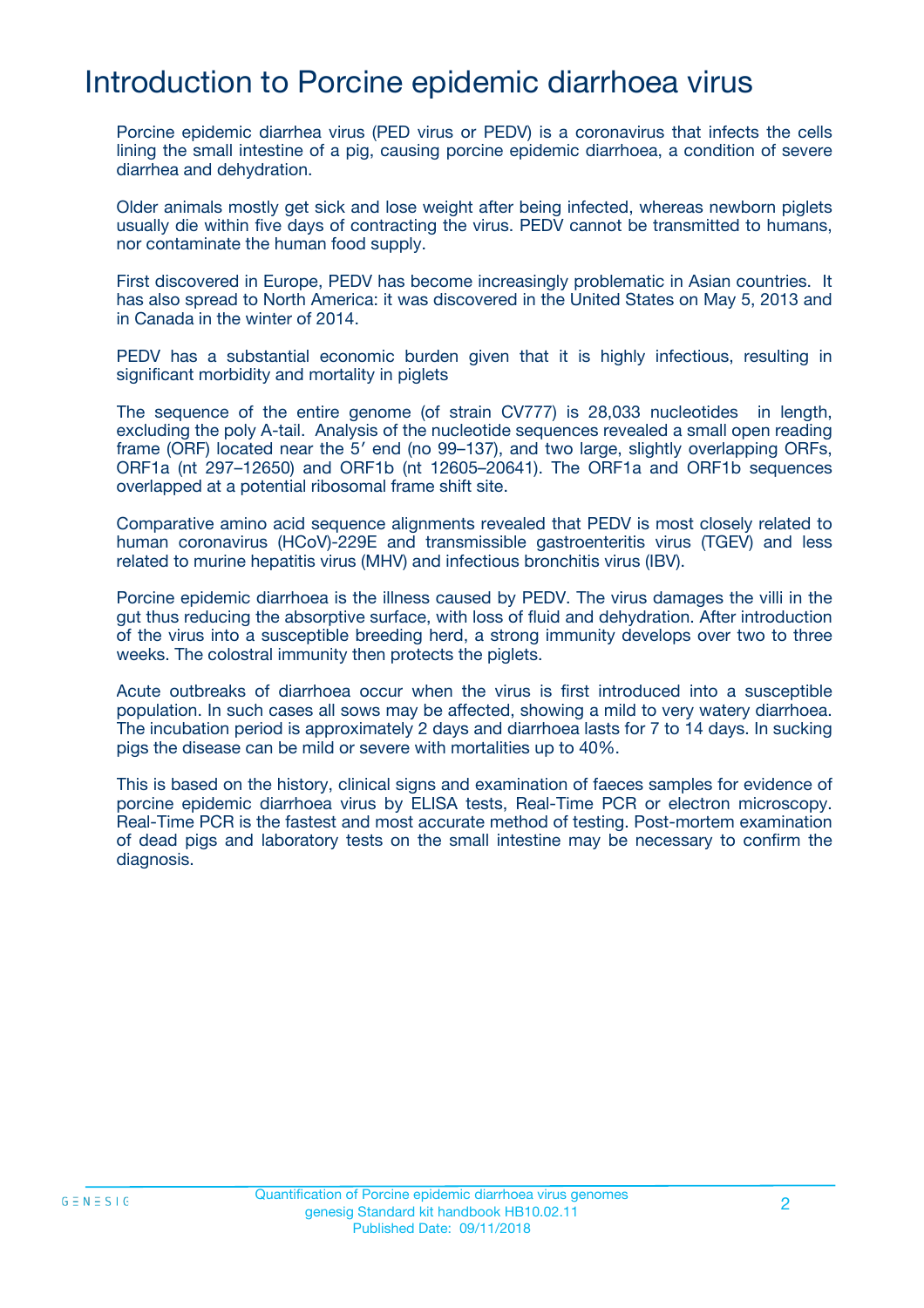# **Specificity**

The Primerdesign genesig Kit for Porcine epidemic diarrhoea virus (PEDV) genomes is designed for the in vitro quantification of PEDV genomes. The kit is designed to have a broad detection profile. Specifically, the primers represent 100% homology with over 95% of the NCBI database reference sequences available at the time of design.

The dynamics of genetic variation means that new sequence information may become available after the initial design. Primerdesign periodically reviews the detection profiles of our kits and when required releases new versions.

If you require further information, or have a specific question about the detection profile of this kit then please send an e.mail to enquiry@primerdesign.co.uk and our bioinformatics team will answer your question.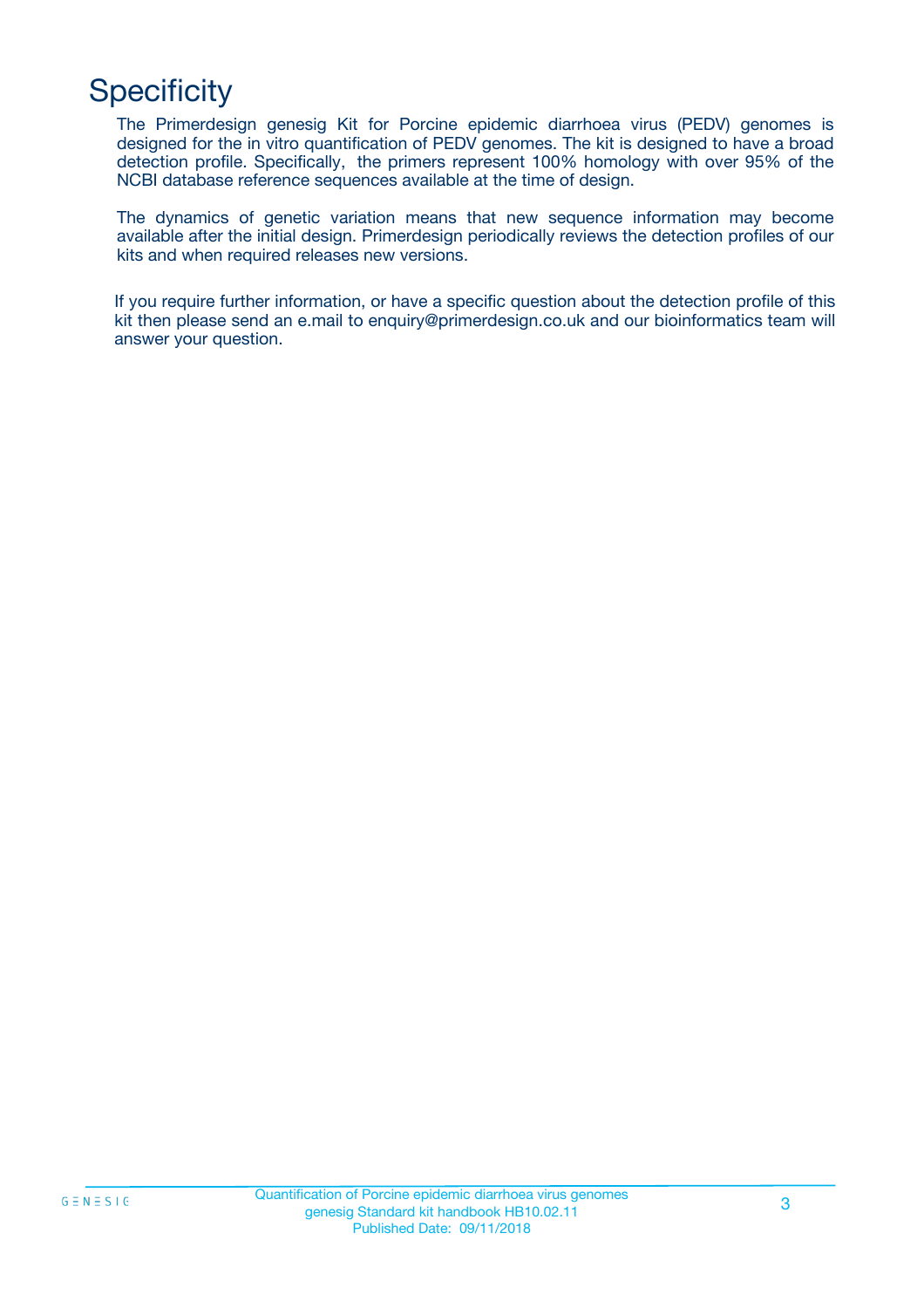# Kit contents

- **PEDV specific primer/probe mix (150 reactions BROWN)** FAM labelled
- **PEDV positive control template (for Standard curve RED)**
- **RNase/DNase free water (WHITE)** for resuspension of primer/probe mixes
- **Template preparation buffer (YELLOW)** for resuspension of positive control template and standard curve preparation

# **Reagents and equipment to be supplied by the user**

#### **Real-time PCR Instrument**

#### **Extraction kit**

This kit is recommended for use with genesig Easy DNA/RNA Extraction kit. However, it is designed to work well with all processes that yield high quality RNA and DNA with minimal PCR inhibitors.

**oasigTM lyophilised OneStep or Precision**®**PLUS OneStep 2X RT-qPCR Master Mix** Contains complete OneStep RT-qPCR master mix

**Pipettors and Tips**

**Vortex and centrifuge**

**Thin walled 1.5 ml PCR reaction tubes**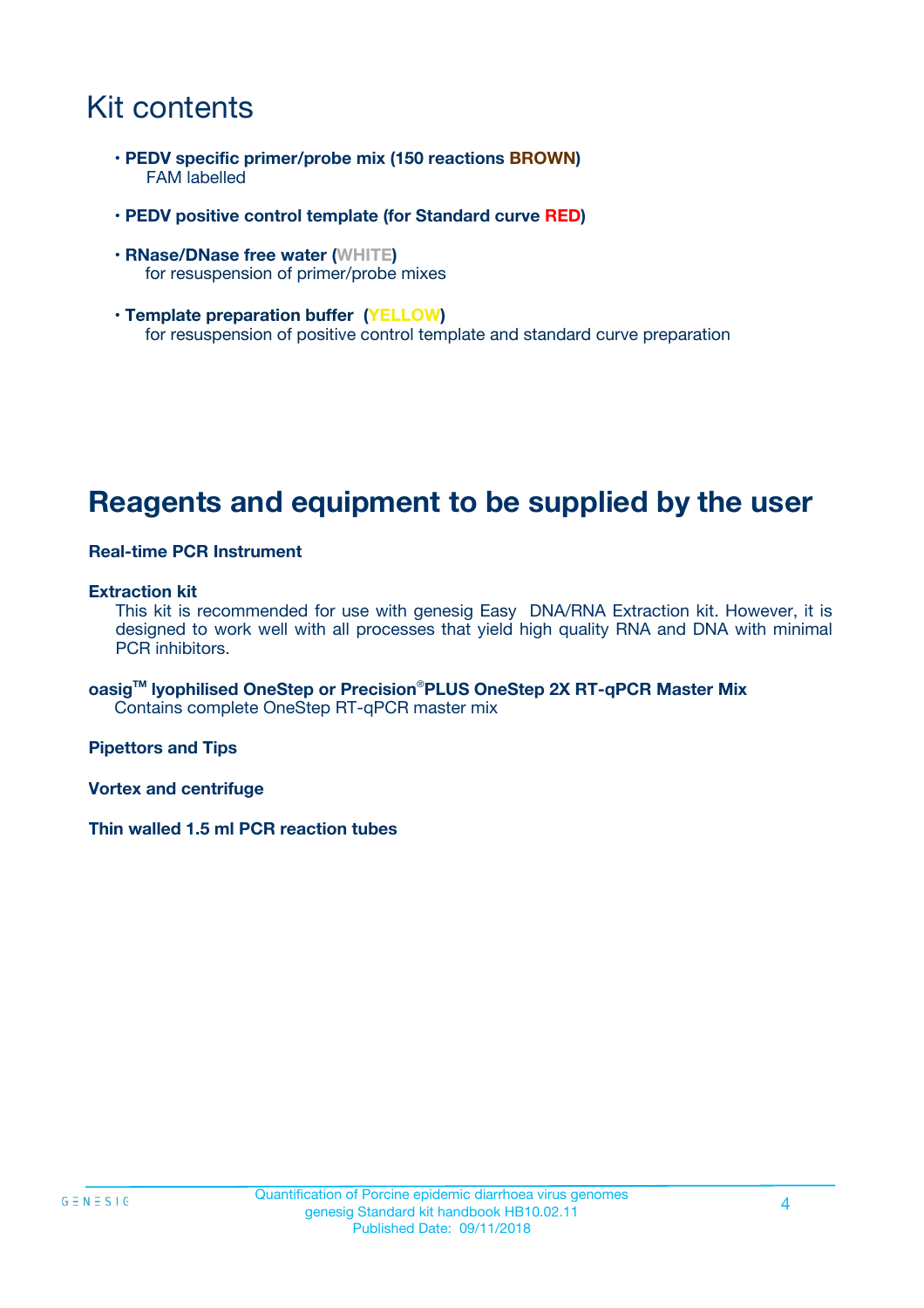### Kit storage and stability

This kit is stable at room temperature but should be stored at -20ºC on arrival. Once the lyophilised components have been resuspended they should not be exposed to temperatures above -20°C for longer than 30 minutes at a time and unnecessary repeated freeze/thawing should be avoided. The kit is stable for six months from the date of resuspension under these circumstances.

If a standard curve dilution series is prepared this can be stored frozen for an extended period. If you see any degradation in this serial dilution a fresh standard curve can be prepared from the positive control.

Primerdesign does not recommend using the kit after the expiry date stated on the pack.

### Suitable sample material

All kinds of sample material suited for PCR amplification can be used. Please ensure the samples are suitable in terms of purity, concentration, and RNA/DNA integrity. Always run at least one negative control with the samples. To prepare a negative-control, replace the template RNA sample with RNase/DNase free water.

### Dynamic range of test

Under optimal PCR conditions genesig PEDV detection kits have very high priming efficiencies of >95% and can detect less than 100 copies of target template.

### Notices and disclaimers

This product is developed, designed and sold for research purposes only. It is not intended for human diagnostic or drug purposes or to be administered to humans unless clearly expressed for that purpose by the Food and Drug Administration in the USA or the appropriate regulatory authorities in the country of use. During the warranty period Primerdesign genesig detection kits allow precise and reproducible data recovery combined with excellent sensitivity. For data obtained by violation to the general GLP guidelines and the manufacturer's recommendations the right to claim under guarantee is expired. PCR is a proprietary technology covered by several US and foreign patents. These patents are owned by Roche Molecular Systems Inc. and have been sub-licensed by PE Corporation in certain fields. Depending on your specific application you may need a license from Roche or PE to practice PCR. Additional information on purchasing licenses to practice the PCR process may be obtained by contacting the Director of Licensing at Roche Molecular Systems, 1145 Atlantic Avenue, Alameda, CA 94501 or Applied Biosystems business group of the Applera Corporation, 850 Lincoln Centre Drive, Foster City, CA 94404. In addition, the 5' nuclease assay and other homogeneous amplification methods used in connection with the PCR process may be covered by U.S. Patents 5,210,015 and 5,487,972, owned by Roche Molecular Systems, Inc, and by U.S. Patent 5,538,848, owned by The Perkin-Elmer Corporation.

### Trademarks

Primerdesign™ is a trademark of Primerdesign Ltd.

genesig $^\circledR$  is a registered trademark of Primerdesign Ltd.

The PCR process is covered by US Patents 4,683,195, and 4,683,202 and foreign equivalents owned by Hoffmann-La Roche AG. BI, ABI PRISM® GeneAmp® and MicroAmp® are registered trademarks of the Applera Genomics (Applied Biosystems Corporation). BIOMEK® is a registered trademark of Beckman Instruments, Inc.; iCycler™ is a registered trademark of Bio-Rad Laboratories, Rotor-Gene is a trademark of Corbett Research. LightCycler™ is a registered trademark of the Idaho Technology Inc. GeneAmp®, TaqMan® and AmpliTaqGold® are registered trademarks of Roche Molecular Systems, Inc., The purchase of the Primerdesign™ reagents cannot be construed as an authorization or implicit license to practice PCR under any patents held by Hoffmann-LaRoche Inc.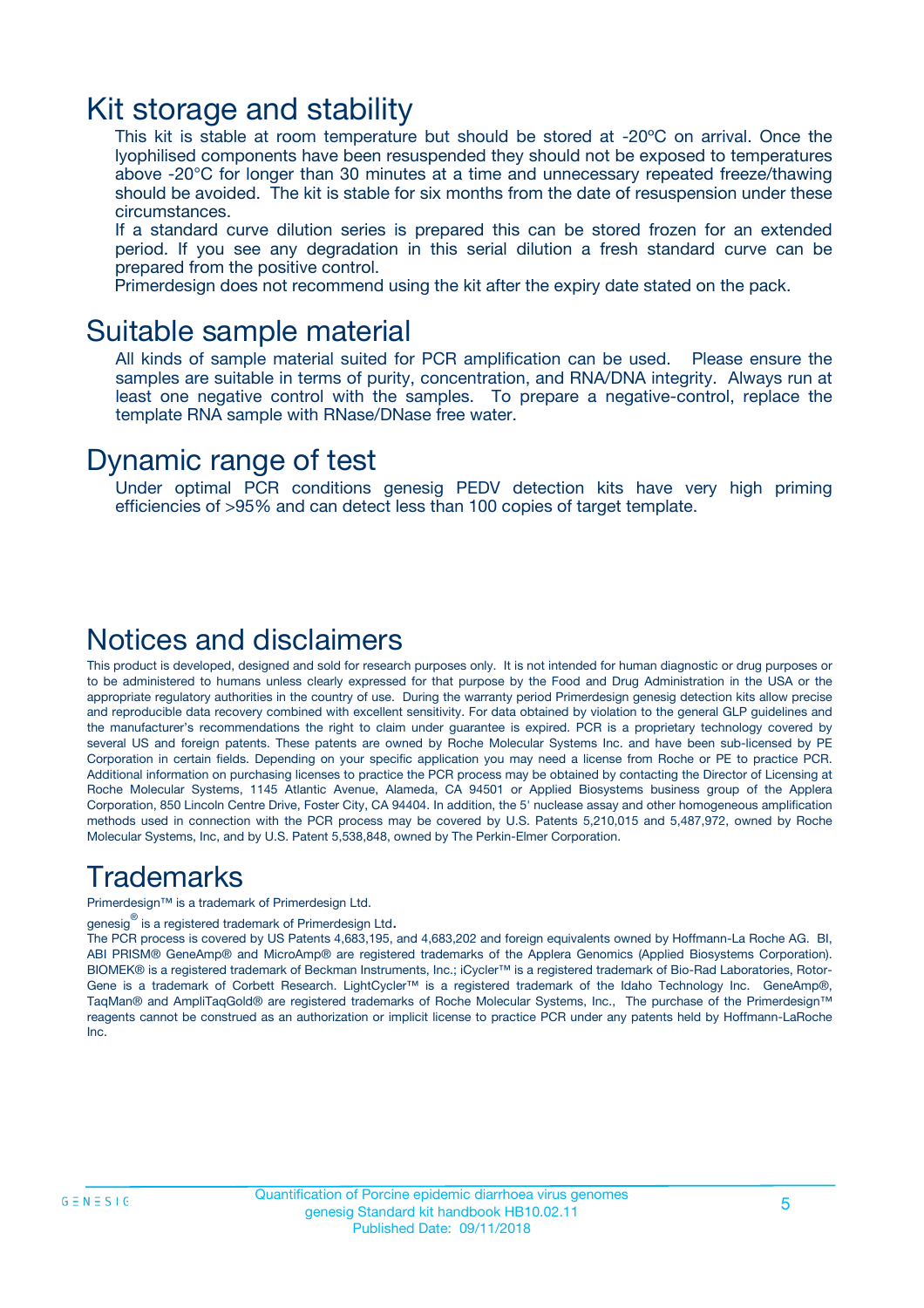# Principles of the test

#### **Real-time PCR**

A PEDV specific primer and probe mix is provided and this can be detected through the FAM channel.

The primer and probe mix provided exploits the so-called TaqMan® principle. During PCR amplification, forward and reverse primers hybridize to the PEDV cDNA. A fluorogenic probe is included in the same reaction mixture which consists of a DNA probe labeled with a 5`-dye and a 3`-quencher. During PCR amplification, the probe is cleaved and the reporter dye and quencher are separated. The resulting increase in fluorescence can be detected on a range of qPCR platforms.

#### **Positive control**

For copy number determination and as a positive control for the PCR set up, the kit contains a positive control template. This can be used to generate a standard curve of PEDV copy number / Cq value. Alternatively the positive control can be used at a single dilution where full quantitative analysis of the samples is not required. Each time the kit is used, at least one positive control reaction must be included in the run. A positive result indicates that the primers and probes for detecting the target PEDV gene worked properly in that particular experimental scenario. If a negative result is obtained the test results are invalid and must be repeated. Care should be taken to ensure that the positive control does not contaminate any other kit component which would lead to false-positive results. This can be achieved by handling this component in a Post PCR environment. Care should also be taken to avoid cross-contamination of other samples when adding the positive control to the run. This can be avoided by sealing all other samples and negative controls before pipetting the positive control into the positive control well.

#### **Negative control**

To validate any positive findings a negative control reaction should be included every time the kit is used. For this reaction the RNase/DNase free water should be used instead of template. A negative result indicates that the reagents have not become contaminated while setting up the run.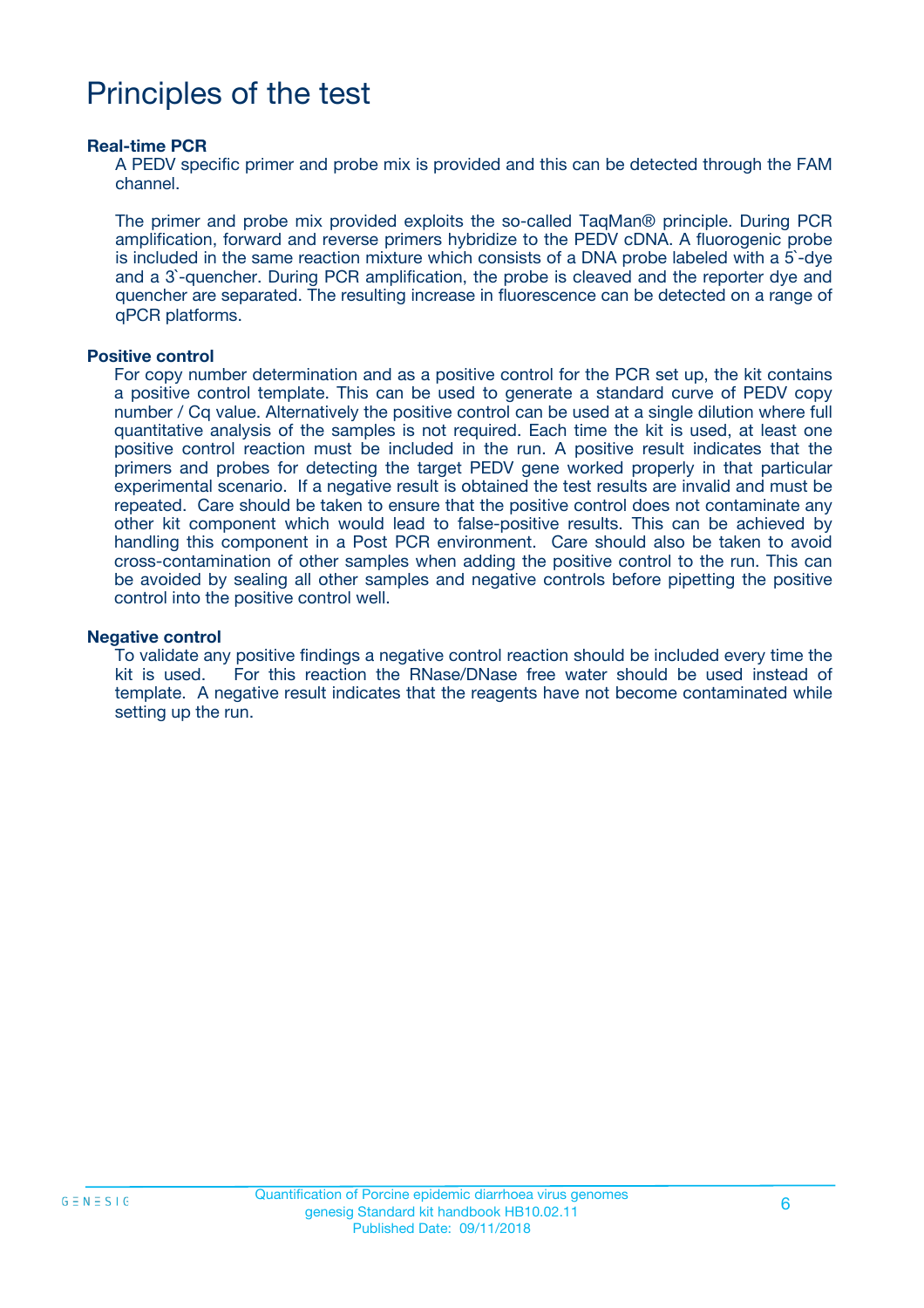### Resuspension protocol

To minimize the risk of contamination with foreign DNA, we recommend that all pipetting be performed in a PCR clean environment. Ideally this would be a designated PCR lab or PCR cabinet. Filter tips are recommended for all pipetting steps.

#### **1. Pulse-spin each tube in a centrifuge before opening.**

This will ensure lyophilised primer and probe mix is in the base of the tube and is not spilt upon opening the tube.

#### **2. Resuspend the kit components in the RNase/DNase free water supplied, according to the table below:**

To ensure complete resuspension, vortex each tube thoroughly.

| Component - resuspend in water | <b>Nolume</b> |
|--------------------------------|---------------|
| <b>Pre-PCR pack</b>            |               |
| PEDV primer/probe mix (BROWN)  | $165$ $\mu$   |

#### **3. Resuspend the positive control template in the template preparation buffer supplied, according to the table below:**

To ensure complete resuspension, vortex the tube thoroughly.

| Component - resuspend in template preparation buffer | <b>Nolume</b> |
|------------------------------------------------------|---------------|
| <b>Post-PCR heat-sealed foil</b>                     |               |
| PEDV Positive Control Template (RED) *               | .500 ul       |

\* This component contains high copy number template and is a VERY significant contamination risk. It must be opened and handled in a separate laboratory environment, away from the other components.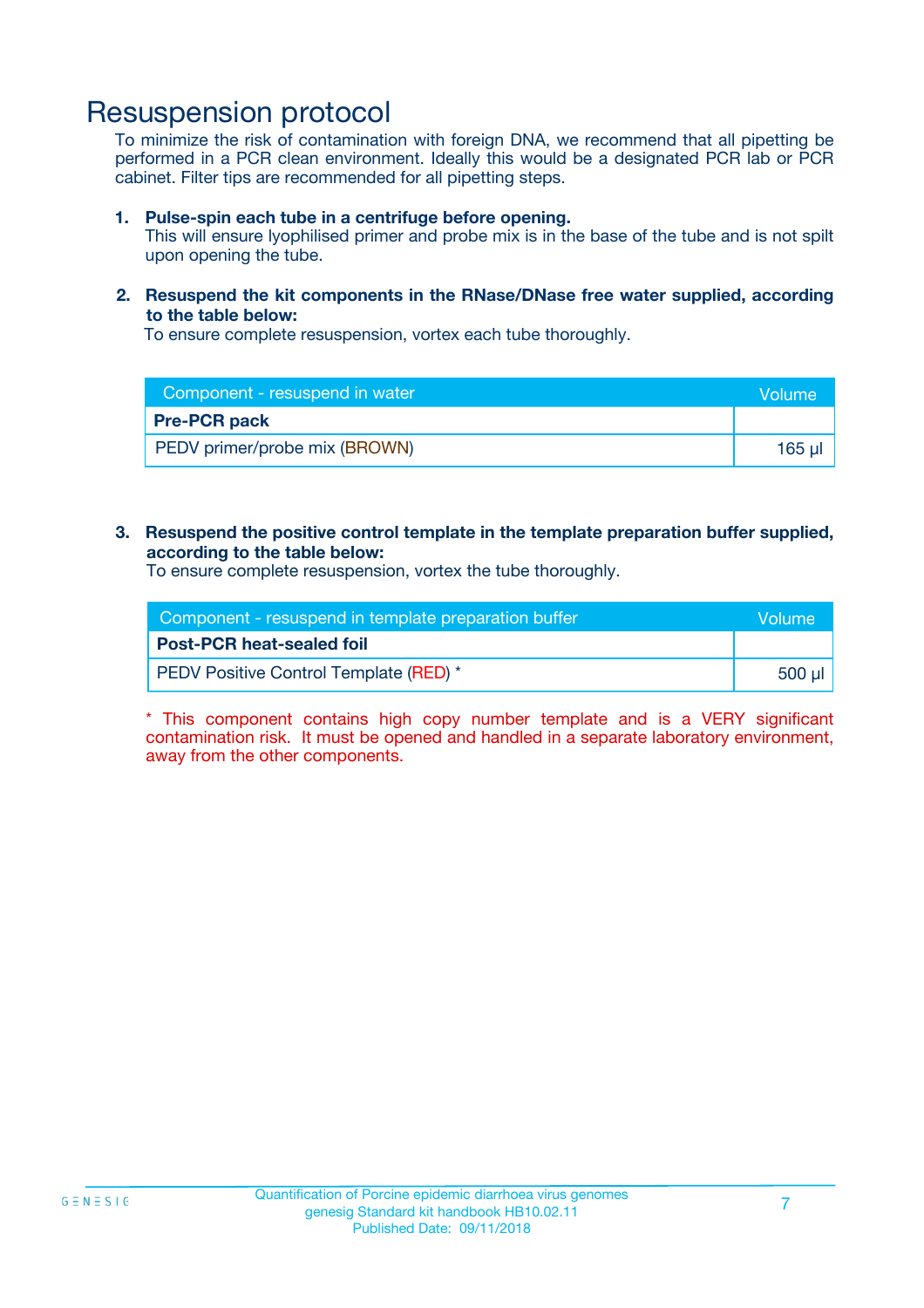# OneStep RT-qPCR detection protocol

A OneStep approach combining the reverse transcription and amplification in a single closed tube is the preferred method. If, however, a two step approach is required see page 10.

#### **For optimum performance and sensitivity.**

All pipetting steps and experimental plate set up should be performed on ice. After the plate is poured proceed immediately to the OneStep amplification protocol. Prolonged incubation of reaction mixes at room temperature can lead to PCR artifacts that reduce the sensitivity of detection.

**1. For each RNA sample prepare a reaction mix according to the table below:** Include sufficient reactions for positive and negative controls.

| Component                                                    | Volume   |
|--------------------------------------------------------------|----------|
| oasig OneStep or PrecisionPLUS OneStep 2X RT-qPCR Master Mix | $10 \mu$ |
| PEDV primer/probe mix (BROWN)                                | 1 µl     |
| <b>RNase/DNase free water (WHITE)</b>                        | $4 \mu$  |
| <b>Final Volume</b>                                          | $15$ µ   |

- **2. Pipette 15µl of this mix into each well according to your qPCR experimental plate set up.**
- **3. Pipette 5µl of RNA template into each well, according to your experimental plate set up.**

For negative control wells use 5µl of RNase/DNase free water. The final volume in each well is 20ul.

**4. If a standard curve is included for quantitative analysis prepare a reaction mix according to the table below:**

| Component                                                    | Volume |
|--------------------------------------------------------------|--------|
| oasig OneStep or PrecisionPLUS OneStep 2X RT-qPCR Master Mix | 10 µl  |
| PEDV primer/probe mix (BROWN)                                | 1 µl   |
| <b>RNase/DNase free water (WHITE)</b>                        | 4 µl   |
| <b>Final Volume</b>                                          | 15 ul  |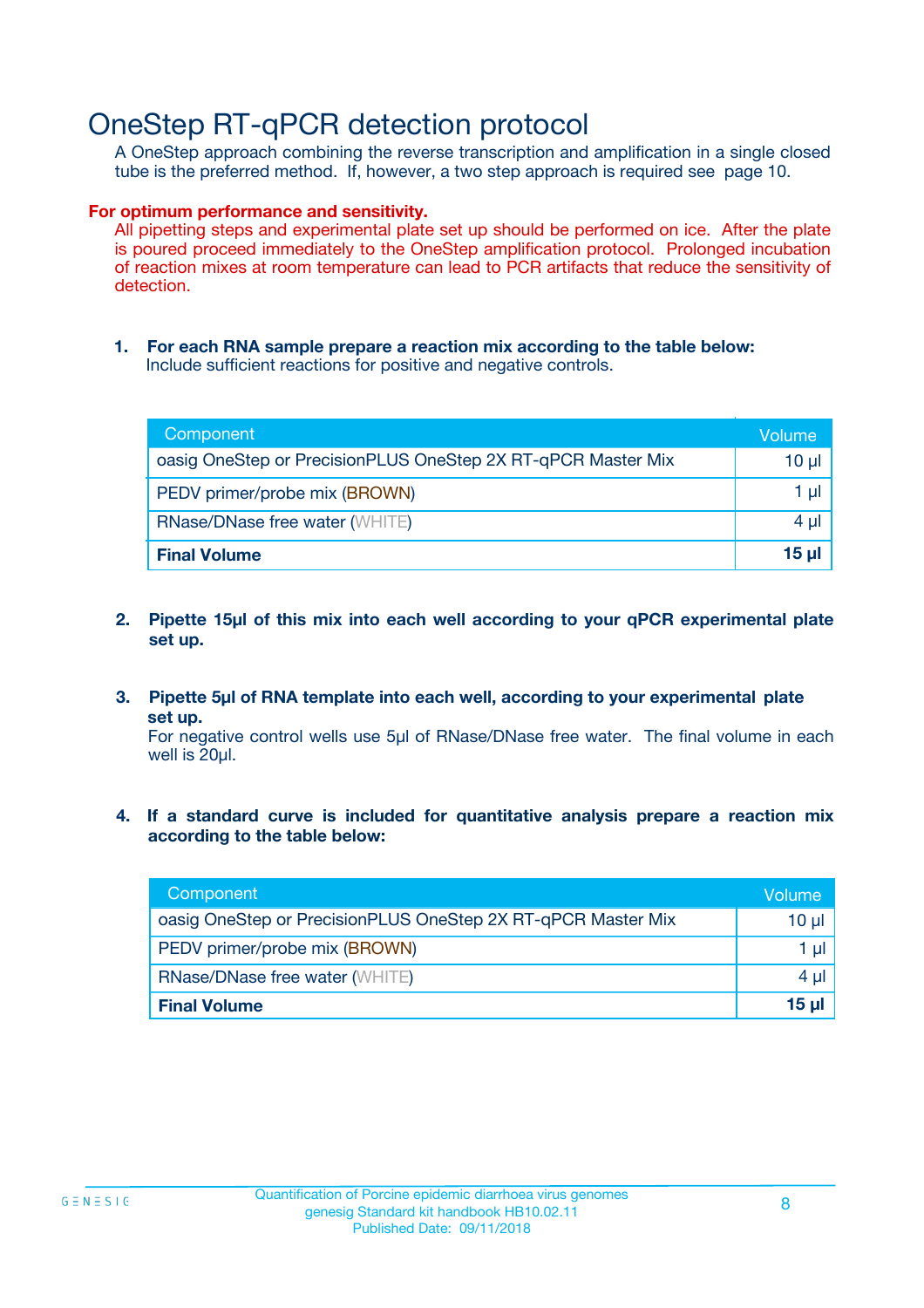#### **5. Preparation of standard curve dilution series**

- 1) Pipette 90µl of template preparation buffer into 5 tubes and label 2-6
- 2) Pipette 10µl of Positive Control Template (RED) into tube 2
- 3) Vortex thoroughly
- 4) Change pipette tip and pipette 10µl from tube 2 into tube 3
- 5) Vortex thoroughly

Repeat steps 4 and 5 to complete the dilution series

| <b>Standard Curve</b>         | <b>Copy Number</b>     |
|-------------------------------|------------------------|
| Tube 1 Positive control (RED) | $2 \times 10^5$ per µl |
| Tube 2                        | $2 \times 10^4$ per µl |
| Tube 3                        | $2 \times 10^3$ per µl |
| Tube 4                        | $2 \times 10^2$ per µl |
| Tube 5                        | 20 per $\mu$           |
| Tube 6                        | 2 per µl               |

**6. Pipette 5µl of standard template into each well for the standard curve according to your plate set up**

The final volume in each well is 20ul.

# OneStep RT-qPCR amplification protocol

Amplification conditions using oasig OneStep or PrecisionPLUS OneStep 2X RT-qPCR Master Mix.

|             | <b>Step</b>                  | <b>Time</b>      | <b>Temp</b>    |
|-------------|------------------------------|------------------|----------------|
|             | <b>Reverse Transcription</b> | $10 \text{ min}$ | 55 °C          |
|             | Enzyme activation            | 2 min            | $95^{\circ}$ C |
| Cycling x50 | Denaturation                 | 10 <sub>s</sub>  | $95^{\circ}$ C |
|             | <b>DATA COLLECTION *</b>     | 60 s             | $60^{\circ}$ C |

\* Fluorogenic data should be collected during this step through the FAM channel